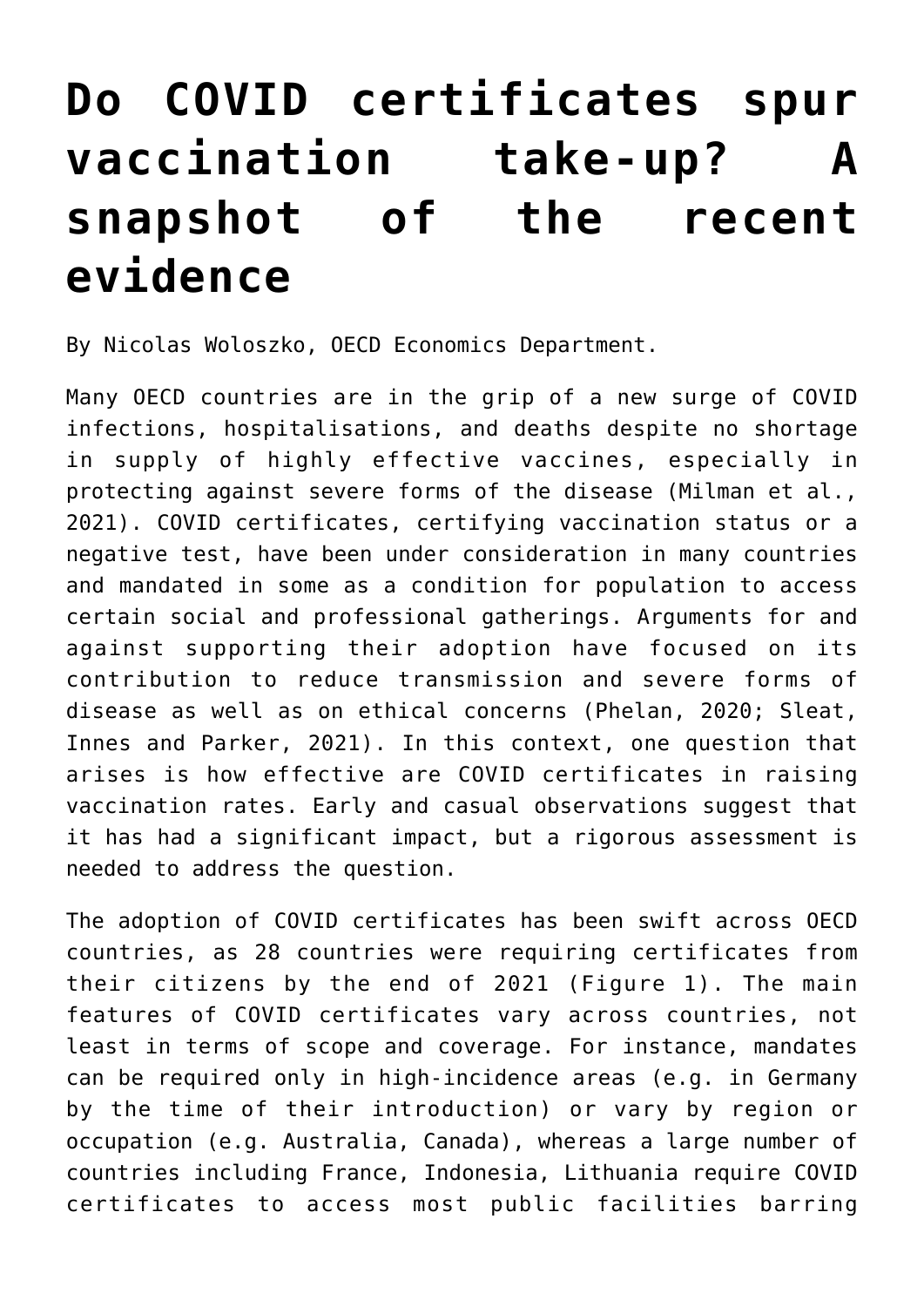essential shops.

COVID certificates also differ regarding their validity criterion. For example, "2G" regimes<sup>[1](#page--1-0)</sup>, which require immunity (through vaccination or recovery) are applied in contactintensive services in Austria, in Italian public transport and will soon be implemented in France. More flexible "3G" certificates applied in Denmark, Estonia and Finland among others are also valid for individuals with a recent negative test. The stricter "2G+" criteria which requires both a proof of immunity and a negative test is applied for restaurants in Germany, Luxembourg and Switzerland. In a growing number of countries (including France, Greece, Lithuania or the Czech Republic) the validity of vaccination certificates will be reduced to 7-9 months after the primary vaccination with a booster shot required for renewal.

Early adopters include  $\text{Israel}^2$  $\text{Israel}^2$ , Denmark<sup>[3](#page--1-0)</sup> and Austria<sup>[4](#page--1-0)</sup>. There has been an acceleration during the summer as 17 countries introduced COVID certificates, especially among EU countries where the implementation of domestic COVID certificates had been facilitated by the launch of the EU Digital COVID certificate on 1 July 2021. This acceleration coincided with a substantial increase in vaccine uptake: between the week prior to the implementation of the COVID certificate and a month after, vaccination rates increased by 8 p.p. on average across these 17 countries.



**Figure 1. Adoption of COVID certificates across OECD countries**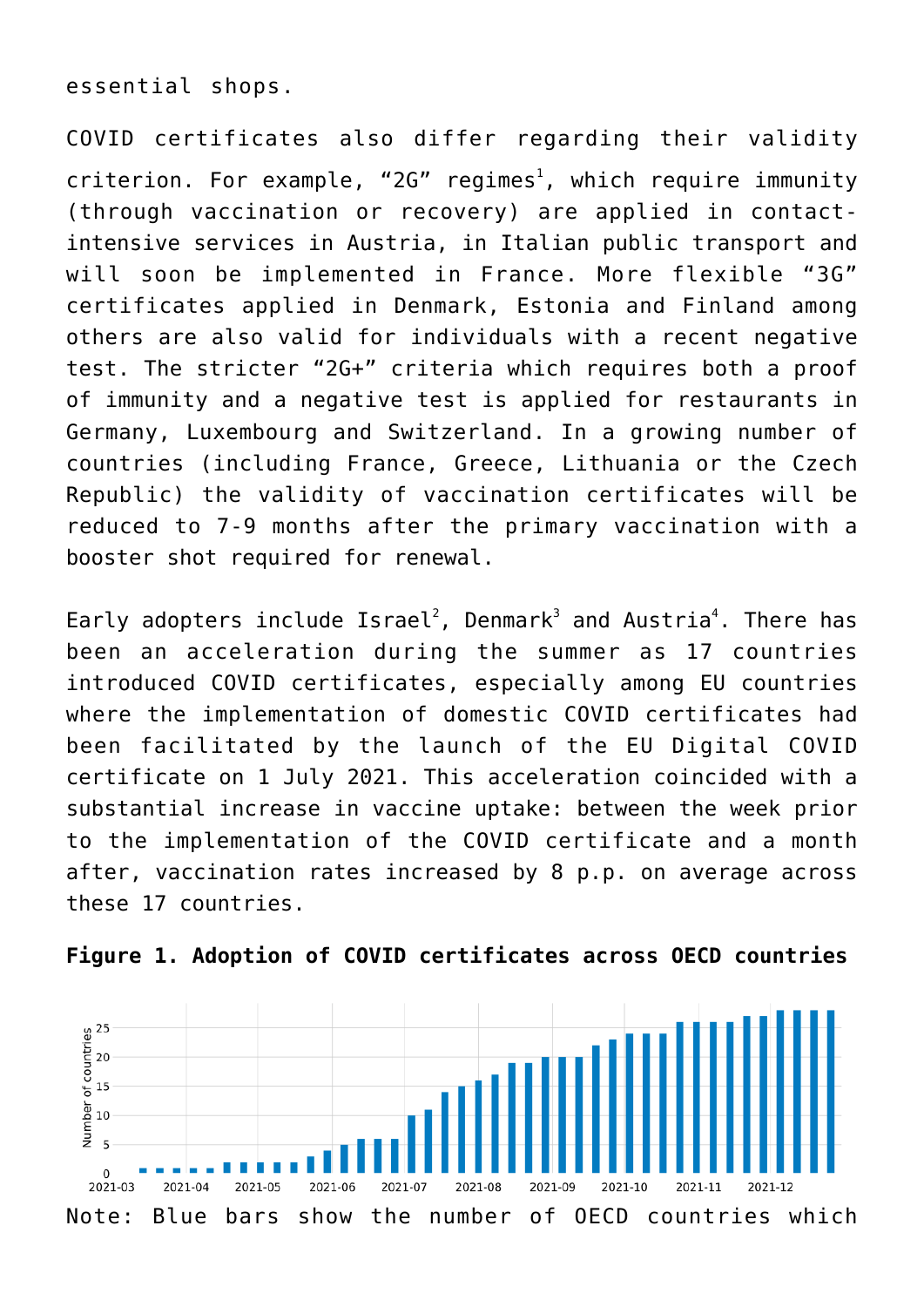implemented a COVID certificate. At the end of 2021, that includes 28 countries (Austria, Belgium, Bulgaria, Chile, Colombia, Croatia, Czech Republic, Denmark, Estonia, Finland, France, Germany, Greece, Israel, Ireland, Italy, Korea, Latvia, Lithuania, Luxembourg, Mexico, Netherlands, Portugal, Slovak Republic, Slovenia, Spain, Turkey and the United States).

Source: Author's computations.

How much of this effect can be specifically attributed to certificates has yet to be conclusively analysed. Still, there is already substantial supporting evidence. First, qualitative or survey-based analyses for Lithuania (Walkowiak, Walkowiak and Walkowiak, 2021), Israel (Wilf-Miron, Myers and Saban, 2021), and Germany (Klüver et al., 2021) point to the fact that COVID certificates incentivise vaccination by granting vaccinated individuals additional freedoms. Second, a number of studies providing early quantitative evidence based on panel data econometrics have aimed at singling out the effect of COVID certificates on vaccination among other factors:

A recent focus by the Conseil d'Analyse Economique (Oliu-Barton, Pradelski, Woloszko et al., 2021) adds to this literature. It uses both a synthetic control approach and a model inspired from innovation diffusion theory to provide the following estimates of the gains in vaccination by the end of 2021 in the three largest EU countries from the implementation of COVID certificates: 13 p.p. in France, 6 p.p. in Germany, and 10 p.p. in Italy (Figure 2). Further, it broadens the scope of the analysis by providing an estimation of the health and economic benefits from the increased vaccination rates due to COVID certificates. First, it uses estimates of vaccine efficacy to quantify the number of lives saved due to higher vaccine rates (32% of COVID-related deaths in France, 5.6% in Germany, and 14% in Italy over the second half of 2021). Second, it resorts to an estimation of the elasticity between vaccination rates and weekly economic activity – computed using the OECD Weekly Tracker of GDP (Woloszko, 2020) – in order to quantify the impact of COVID certificates on GDP. The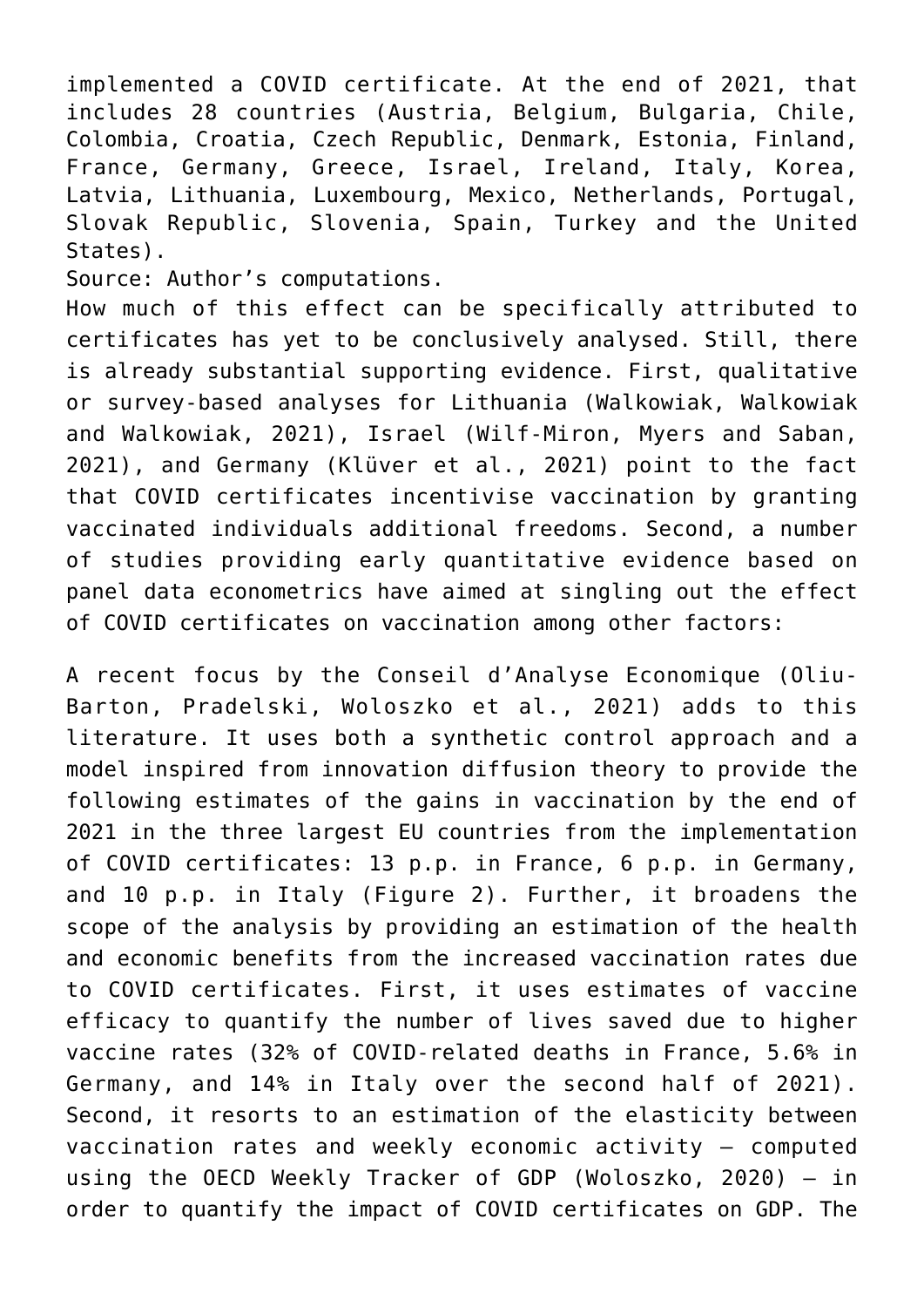results suggest that by the end of the year, economic activity would have been lower by around a half percentage point in France and Italy and 0.3p.p. in Germany in the absence of the COVID certificates. Last, it argues that in France the COVID certificate may have been decisive to avoid reaching the high pressure on ICUs that prompted previous lockdowns.





Note: The cumulative proportion of the whole population who received at least one COVID-19 vaccine dose in the actual intervention deployment (blue) and in the no-intervention counterfactual scenario (red). The counterfactual scenario is built via innovation diffusion theory and further validated by synthetic control. Black dashed vertical line is the date of the introduction of the COVID certificate.

Source: Oliu-Barton, Pradelski, Woloszko et al. (2021)

Based on these early analyses, a consensus seems to emerge that COVID certificates have had a significant and substantial impact on vaccine take-up, especially in France and Italy. However, this only explains a small part of the cross-country differences in vaccination rates. Overcoming vaccine hesitancy remains a big challenge facing policymakers in most countries at the turn of 2022, and more research is needed to better assess the potential role of other policy levers of vaccine uptake.

## **References**

Abadie, A., A. Diamond and J. Hainmueller (2010), "Synthetic Control Methods for Comparative Case Studies: Estimating the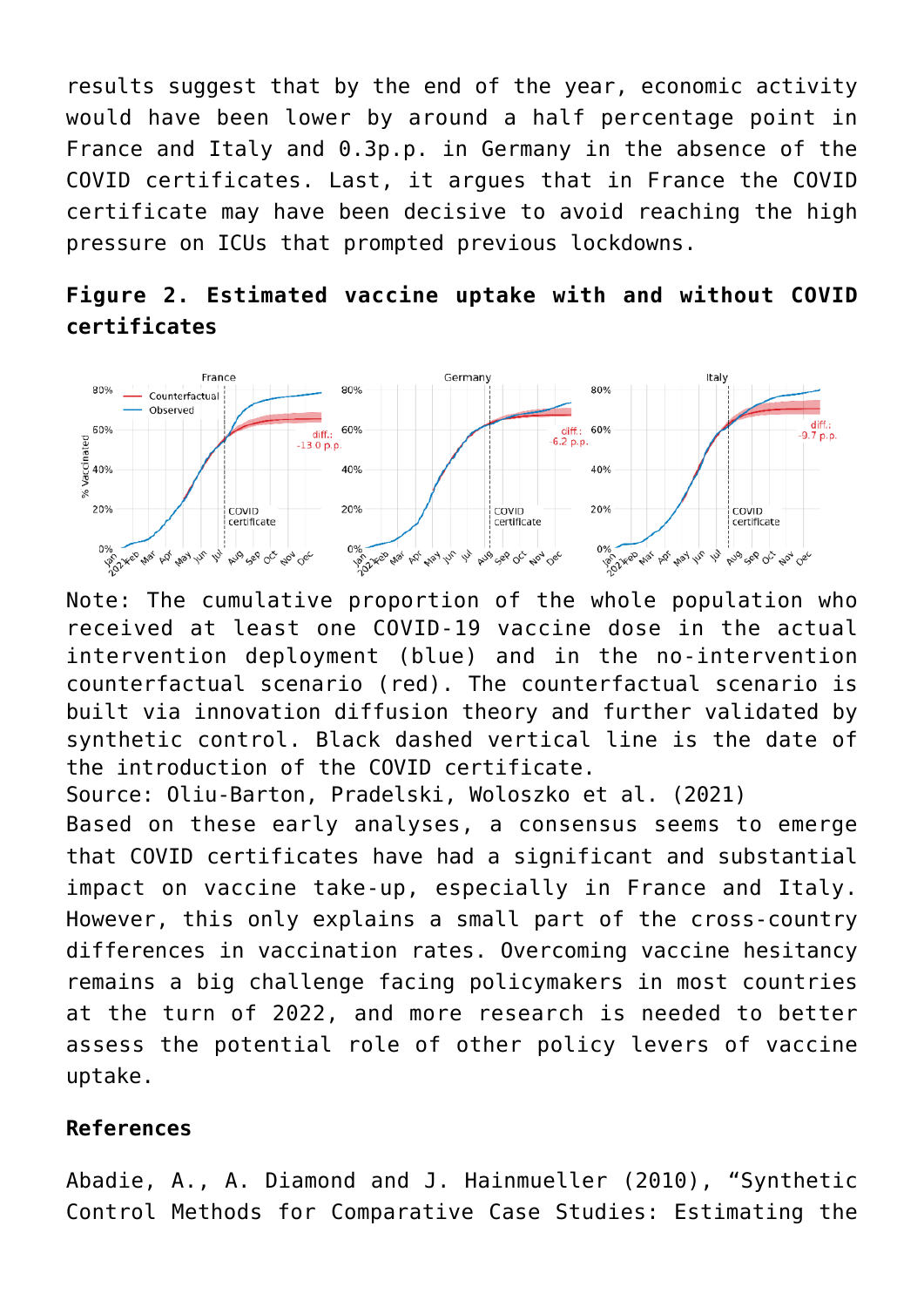Effect of California's Tobacco Control Program", *Journal of the American Statistical Association*, Vol. 105/490, pp. 493-505, http://dx.doi.org/10.1198/jasa.2009.ap08746.

Karaivanov, A. et al. (2021), *COVID-19 Vaccination Mandates and Vaccine Uptake*, National Bureau of Economic Research, Cambridge, MA, http://dx.doi.org/10.3386/w29563.

Klüver, H. et al. (2021), "Incentives can spur COVID-19 vaccination uptake", *Proceedings of the National Academy of Sciences of the United States of America*, Vol. 118/36, <https://www.pnas.org/content/118/36/e2109543118>.

Mills, M. and T. Rüttenauer (2021), "The effect of mandatory COVID-19 certificates on vaccine uptake: synthetic-control modelling of six countries.", *The Lancet. Public health*, Vol. 7/1, pp. e15-e22, http://dx.doi.org/10.1016/S2468-2667(21)00273-5.

Milman, O. et al. (2021), "Community-level evidence for SARS-CoV-2 vaccine protection of unvaccinated individuals", *Nature Medicine*, Vol. 27/8, pp. 1367-1369, http://dx.doi.org/10.1038/s41591-021-01407-5.

Oliu-Barton, M. et al. (2021), *The effect of COVID certificates on vaccine uptake, public health, and the economy*, Conseil d'Analyse Economique, Paris.

Phelan, A. (2020), "COVID-19 immunity passports and vaccination certificates: scientific, equitable, and legal challenges", *The Lancet*, Vol. 395/10237, pp. 1595-1598, http://dx.doi.org/10.1016/s0140-6736(20)31034-5.

Sleat, D., K. Innes and I. Parker (2021), "Are vaccine passports and covid passes a valid alternative to lockdown?", *BMJ*, p. n2571, http://dx.doi.org/10.1136/bmj.n2571.

Walkowiak, M., J. Walkowiak and D. Walkowiak (2021), "COVID-19 Passport as a Factor Determining the Success of National